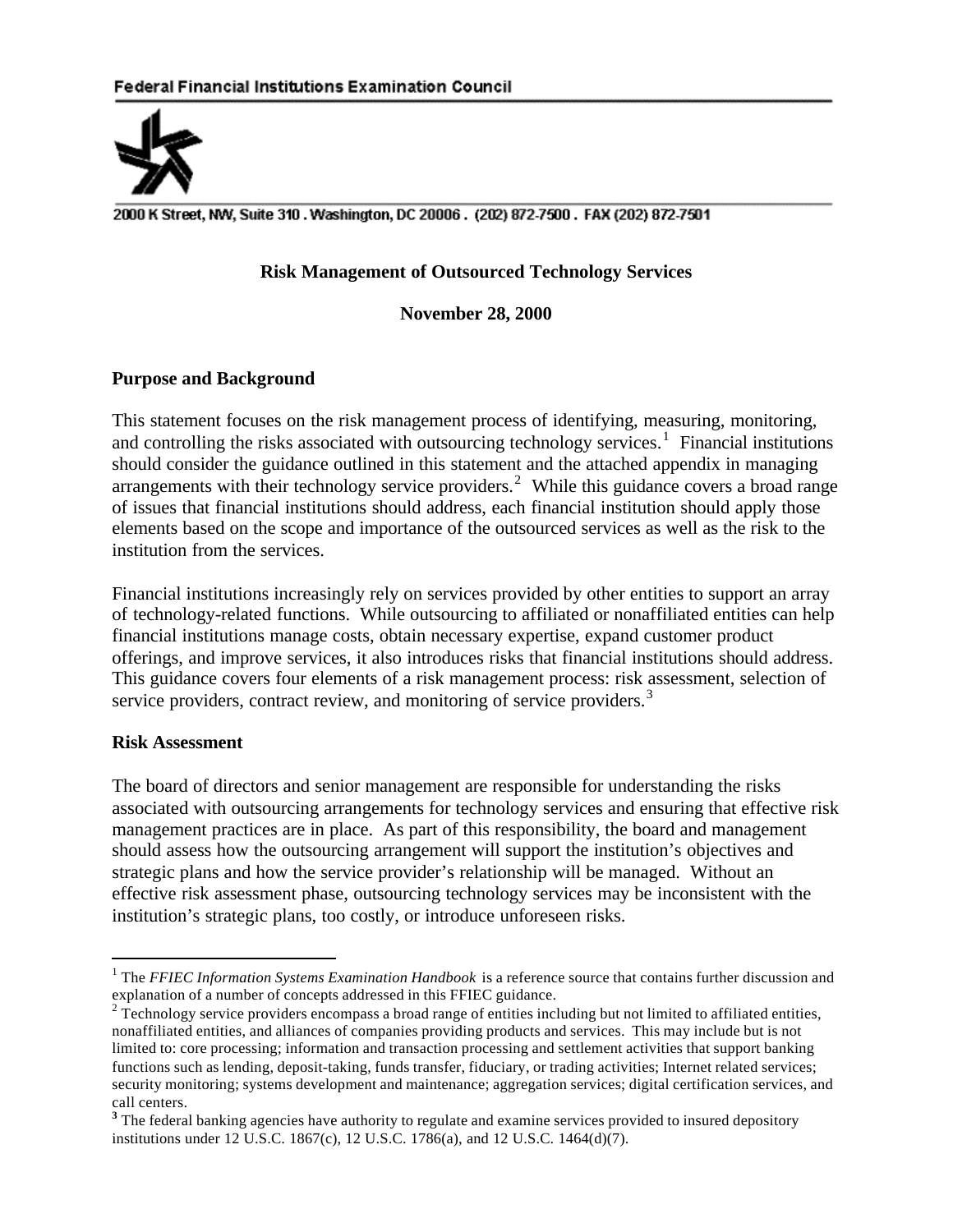Outsourcing of information and transaction processing and settlement activities involves risks that are similar to the risks that arise when these functions are performed internally. Risks include threats to security, availability and integrity of systems and resources, confidentiality of information, and regulatory compliance. In addition, the nature of the service provided, such as bill payment, funds transfer, or emerging electronic services, may result in entities performing transactions on behalf of the institution, such as collection or disbursement of funds, that can increase the levels of credit, liquidity, transaction, and reputation risks. $4$ 

Management should consider additional risk management controls when services involve the use of the Internet. The broad geographic reach, ease of access, and anonymity of the Internet require close attention to maintaining secure systems, intrusion detection and reporting systems, and customer authentication, verification, and authorization. Institutions should also understand that the potential risks introduced are a function of a system's structure, design and controls and not necessarily the volume of activity.

An outsourcing risk assessment should consider the following:

- Strategic goals, objectives, and business needs of the financial institution.
- Ability to evaluate and oversee outsourcing relationships.
- Importance and criticality of the services to the financial institution.
- Defined requirements for the outsourced activity.
- Necessary controls and reporting processes.
- Contractual obligations and requirements for the service provider.
- Contingency plans, including availability of alternative service providers, costs and resources required to switch service providers.
- Ongoing assessment of outsourcing arrangements to evaluate consistency with strategic objectives and service provider performance.
- Regulatory requirements and guidance for the business lines affected and technologies used.

## **Due Diligence in Selecting a Service Provider**

Once the institution has completed the risk assessment, management should evaluate service providers to determine their ability, both operationally and financially, to meet the institution's needs. Management should convey the institution's needs, objectives, and necessary controls to the potential service provider. Management also should discuss provisions that the contract should contain. The appendix to this statement contains some specific factors for management to consider in selecting a service provider.

## **Contract Issues**

 $\overline{a}$ 

Contracts between the institution and service provider should take into account business requirements and key risk factors identified during the risk assessment and due diligence phases. Contracts should be clearly written and sufficiently detailed to provide assurances for performance, reliability, security, confidentiality, and reporting. Management should consider

<sup>&</sup>lt;sup>4</sup> For example, emerging electronic services may include aggregation. Aggregation is a service that gathers on-line account information from many web sites and presents that information in a consolidated format to the customer.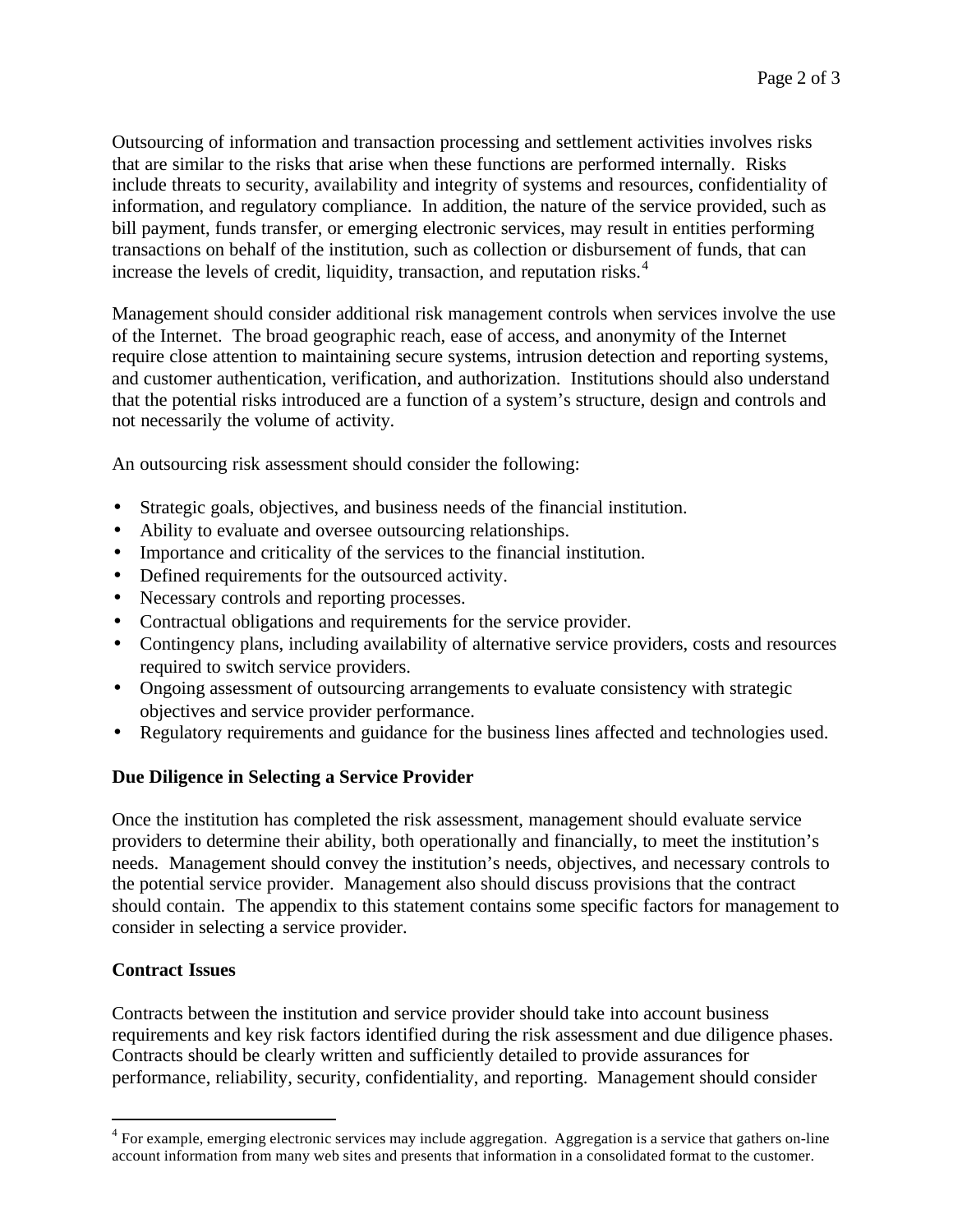whether the contract is flexible enough to allow for changes in technology and the financial institution's operations. Appropriate legal counsel should review contracts prior to signing.

Institutions may encounter situations where service providers cannot or will not agree to terms that the institution requests to manage the risk effectively. Under these circumstances, institutions should either not contract with that provider or supplement the service provider's commitments with additional risk mitigation controls. The appendix to this statement contains some specific considerations for management in contracting with a service provider.

## **Service Provider Oversight**

Institutions should implement an oversight program to monitor each service provider's controls, condition, and performance. Responsibility for the administration of the service provider relationship should be assigned to personnel with appropriate expertise to monitor and manage the relationship**.** The number of personnel, functional responsibilities, and the amount of time devoted to oversight activities will depend, in part, on the scope and complexity of the services outsourced. Institutions should document the administration of the service provider relationship. Documenting the process is important for contract negotiations, termination issues, and contingency planning. The appendix to this statement contains some specific factors to consider regarding oversight of the service provider.

#### **Summary**

The board of directors and management are responsible for ensuring adequate risk mitigation practices are in place for effective oversight and management of outsourcing relationships. Financial institutions should incorporate an outsourcing risk management process that includes a risk assessment to identify the institution's needs and requirements; proper due diligence to identify and select a provider; written contracts that clearly outline duties, obligations and responsibilities of the parties involved; and ongoing oversight of outsourcing technology services.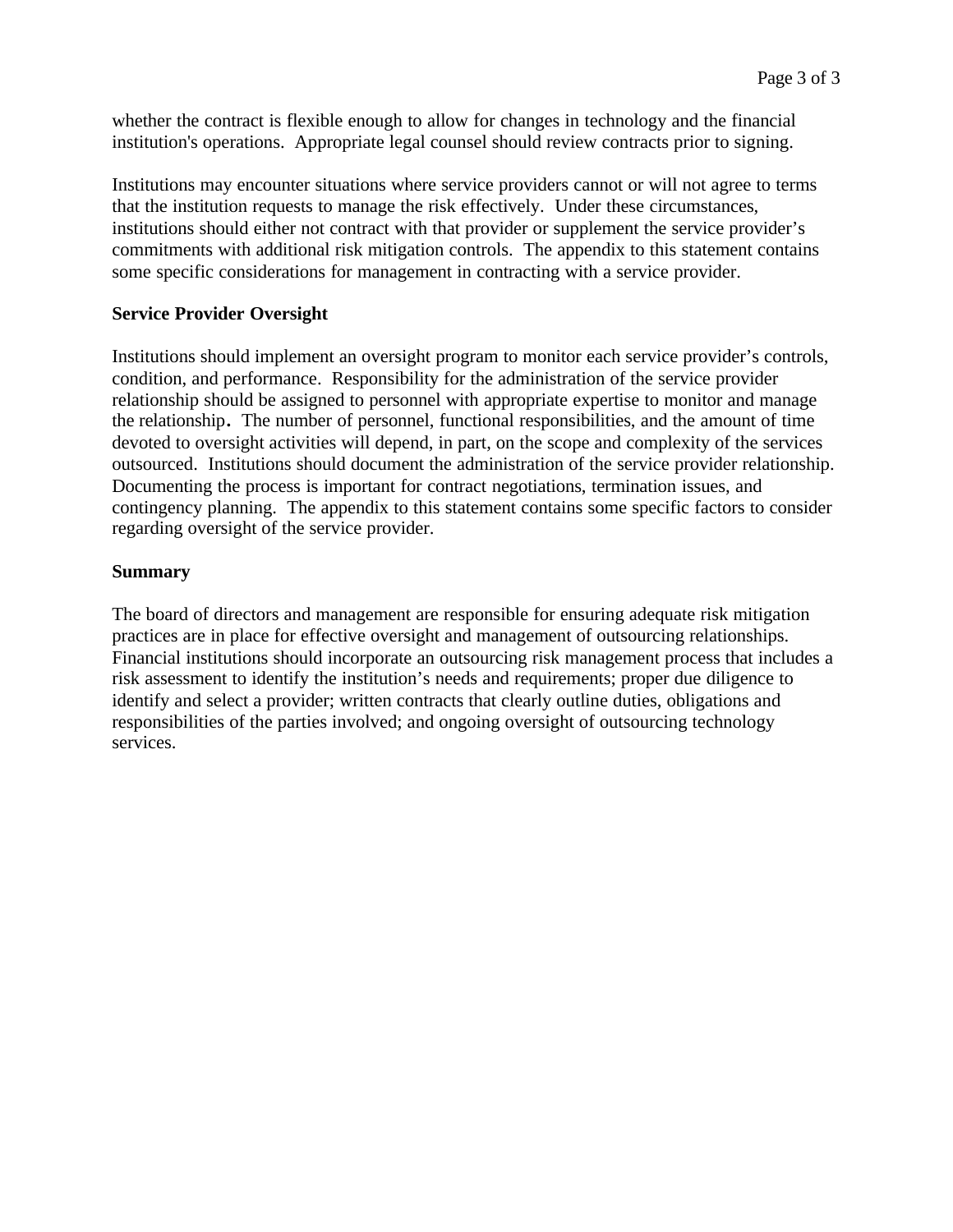# **APPENDIX**

# **Risk Management of Outsourced Technology Services**

# **Due Diligence in Selecting a Service Provider**

Some of the factors that institutions should consider when performing due diligence in selecting a service provider are categorized and listed below. Institutions should review the service provider's due diligence process for any of its significant supporting agents (i.e., subcontractors, support vendors, and other parties). Depending on the services being outsourced and the level of in-house expertise, institutions should consider whether to hire or consult with qualified independent sources. These sources include consultants, user groups, and trade associations that are familiar with products and services offered by third parties. Ultimately, the depth of due diligence will vary depending on the scope and importance of the outsourced services as well as the risk to the institution from these services.

## **Technical and Industry Expertise**

- Assess the service provider's experience and ability to provide the necessary services and supporting technology for current and anticipated needs.
- Identify areas where the institution would have to supplement the service provider's expertise to fully manage risk.
- Evaluate the service provider's use of third parties or partners that would be used to support the outsourced operations.
- Evaluate the experience of the service provider in providing services in the anticipated operating environment.
- Consider whether additional systems, data conversions, and work are necessary.
- Evaluate the service provider's ability to respond to service disruptions.
- Contact references and user groups to learn about the service provider's reputation and performance.
- Evaluate key service provider personnel that would be assigned to support the institution.
- Perform on-site visits, where necessary, to better understand how the service provider operates and supports its services.

# **Operations and Controls**

- Determine adequacy of the service provider's standards, policies and procedures relating to internal controls, facilities management (e.g., access requirements, sharing of facilities, etc.), security (e.g., systems, data, equipment, etc.), privacy protections, maintenance of records, business resumption contingency planning, systems development and maintenance, and employee background checks.
- Determine if the service provider provides sufficient security precautions, including, when appropriate, firewalls, encryption, and customer identity authentication, to protect institution resources as well as detect and respond to intrusions.
- Review audit reports of the service provider to determine whether the audit scope, internal controls, and security safeguards are adequate.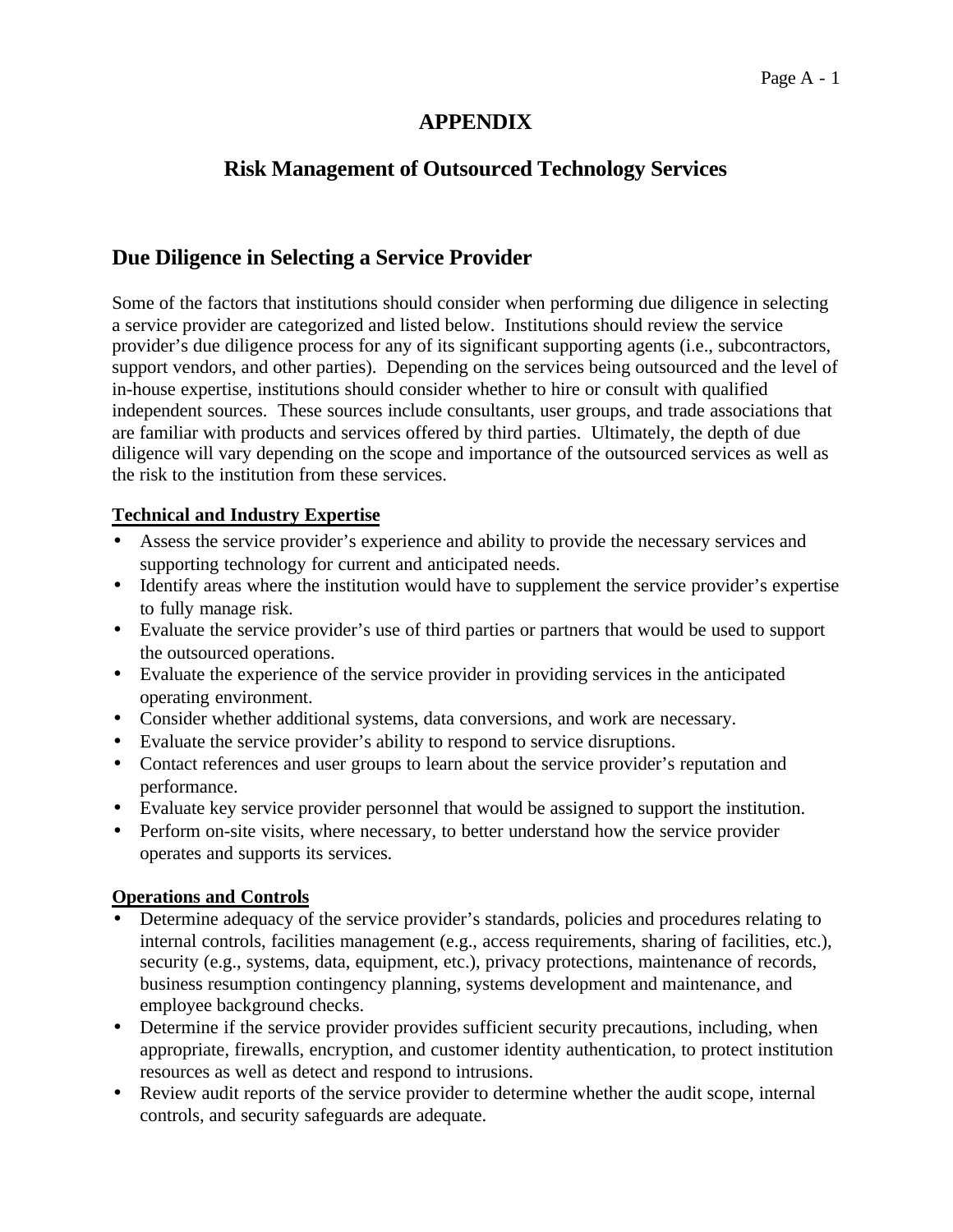- Evaluate whether the institution will have complete and timely access to its information maintained by the provider.
- Evaluate the service provider's knowledge of regulations that are relevant to the services they are providing. (e.g., Regulation E, privacy and other consumer protection regulations, Bank Secrecy Act, etc.).
- Assess the adequacy of the service provider's insurance coverage including fidelity, fire, liability, data losses from errors and omissions, and protection of documents in transit.

## **Financial Condition**

- Analyze the service provider's most recent audited financial statements and annual report as well as other indicators (e.g., publicly traded bond ratings), if available.
- Consider factors such as how long the service provider has been in business and the service provider's market share for a given service and how it has fluctuated.
- Consider the significance of the institution's proposed contract on the service provider's financial condition.
- Evaluate technological expenditures. Is the service provider's level of investment in technology consistent with supporting the institution's activities? Does the service provider have the financial resources to invest in and support the required technology?

# **Contract Issues**

Some considerations for contracting with service providers are discussed below. This listing is not all-inclusive and the institution may need to evaluate other considerations based on its unique circumstances. The level of detail and relative importance of contract provisions varies with the scope and risks of the services outsourced.

# **Scope of Service**

The contract should clearly describe the rights and responsibilities of parties to the contract. Considerations include:

- Timeframes and activities for implementation and assignment of responsibility. Implementation provisions should take into consideration other existing systems or interrelated systems to be developed by different service providers (e.g., an Internet banking system being integrated with existing core applications or systems customization).
- Services to be performed by the service provider including duties such as software support and maintenance, training of employees or customer service.
- Obligations of the financial institution.
- The contracting parties' rights in modifying existing services performed under the contract.
- Guidelines for adding new or different services and for contract re-negotiation.

# **Performance Standards**

Institutions should generally include performance standards defining minimum service level requirements and remedies for failure to meet standards in the contract. For example, common service level metrics include percent system uptime, deadlines for completing batch processing, or number of processing errors. Industry standards for service levels may provide a reference point. The institution should periodically review overall performance standards to ensure consistency with its goals and objectives.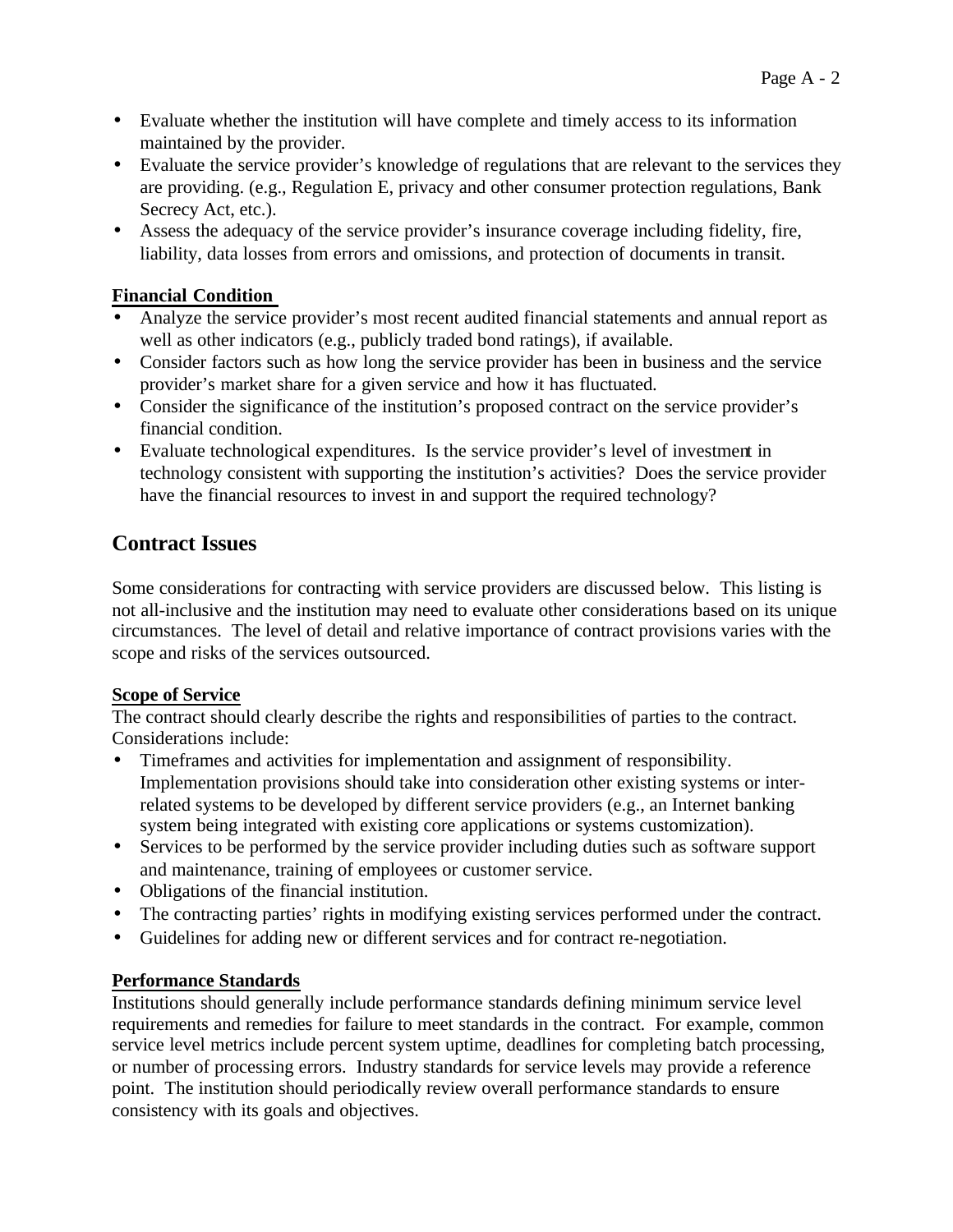## **Security and Confidentiality**

The contract should address the service provider's responsibility for security and confidentiality of the institution's resources (e.g., information, hardware). The agreement should prohibit the service provider and its agents from using or disclosing the institution's information, except as necessary to or consistent with providing the contracted services, to protect against unauthorized use (e.g., disclosure of information to institution competitors). If the service provider receives nonpublic personal information regarding the institution's customers, the institution should notify the service provider to assess the applicability of the privacy regulations. Institutions should require the service provider to fully disclose breaches in security resulting in unauthorized intrusions into the service provider that may materially affect the institution or its customers. The service provider should report to the institution when material intrusions occur, the effect on the institution, and corrective action to respond to the intrusion.

## **Controls**

Consideration should be given to contract provisions addressing control over operations such as:

- Internal controls to be maintained by the service provider.
- Compliance with applicable regulatory requirements.
- Records to be maintained by the service provider.
- Access to the records by the institution.
- Notification by the service provider to the institution and the institution's approval rights regarding material changes to services, systems, controls, key project personnel allocated to the institution, and new service locations.
- Setting and monitoring of parameters relating to any financial functions, such as payments processing and any extensions of credit on behalf of the institution.
- Insurance coverage to be maintained by the service provider.

# **Audit**

 $\overline{a}$ 

The institution should generally include in the contract the types of audit reports the institution is entitled to receive (e.g., financial, internal control and security reviews). The contract can specify audit frequency, cost to the institution associated with the audits if any, as well as the rights of the institution and its agencies to obtain the results of the audits in a timely manner. The contract may also specify rights to obtain documentation regarding the resolution of audit disclosed deficiencies and inspect the processing facilities and operating practices of the service provider. Management should consider, based upon the risk assessment phase, the degree to which independent internal audits completed by service provider audit staff can be used and the need for external audits and reviews (e.g., SAS 70 Type I and II reviews).<sup>5</sup>

For services involving access to open networks, such as Internet-related services, special attention should be paid to security. The institution may wish to include contract terms requiring periodic audits to be performed by an independent party with sufficient expertise. These audits may include penetration testing, intrusion detection, and firewall configuration. The institution should receive sufficiently detailed reports on the findings of these ongoing audits to adequately assess security without compromising the service provider's security. It can be beneficial to both the service provider and the institution to contract for such ongoing tests on a coordinated basis

<sup>5</sup> AICPA Statement of Auditing Standards 70 "Reports of Processing of Transactions by Service Organizations," known as SAS 70 Reports, are one commonly used form of external review. Type I SAS 70 reports review the service provider's policies and procedures. Type II SAS 70 reports provide tests of actual controls against policies and procedures.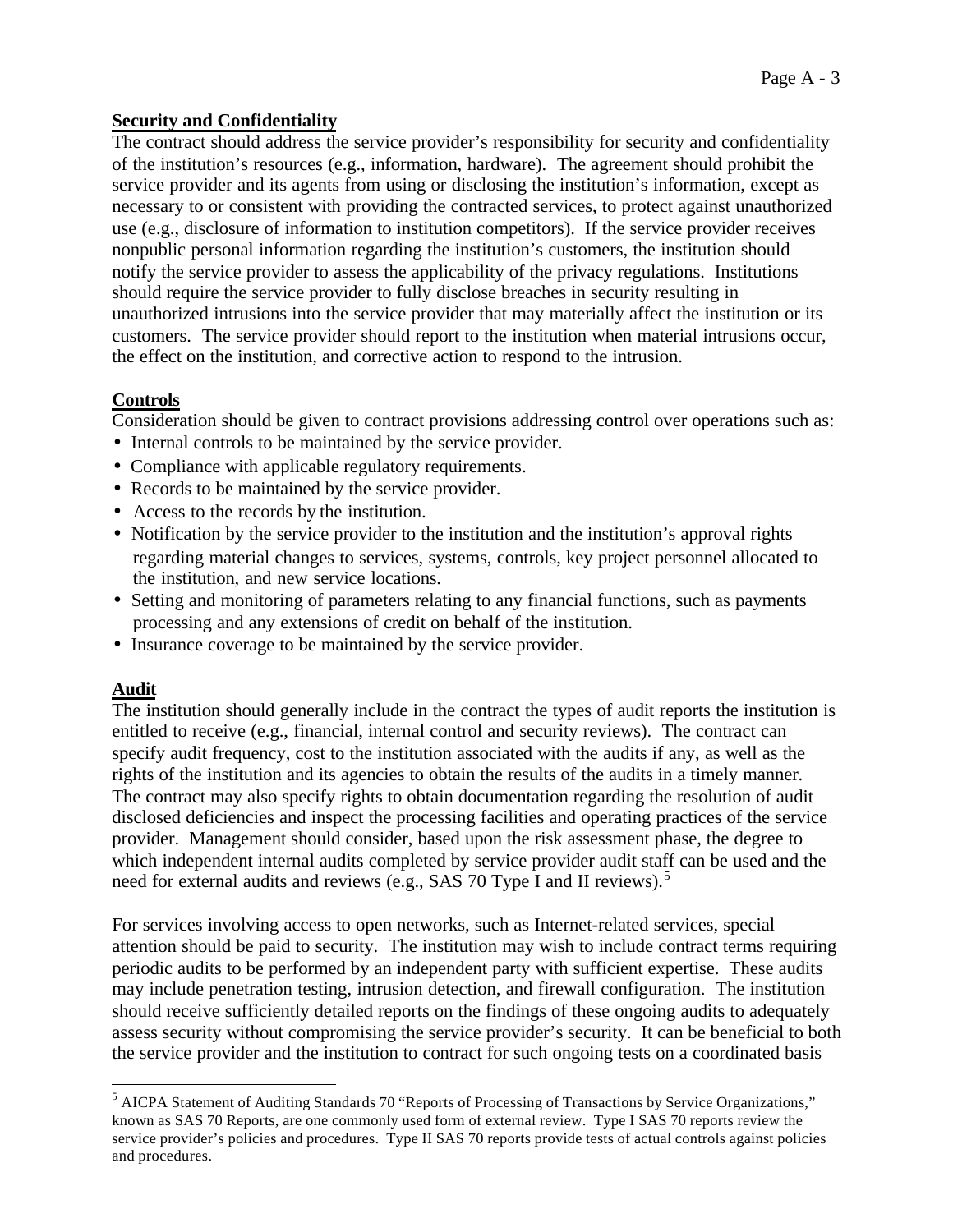given the number of institutions that may contract with the service provider and the importance of the test results to the institution.

## **Reports**

Contractual terms should discuss the frequency and type of reports the institution will receive (e.g., performance reports, control audits, financial statements, security, and business resumption testing reports). Guidelines and fees for obtaining custom reports should also be discussed.

## **Business Resumption and Contingency Plans**

The contract should address the service provider's responsibility for backup and record protection, including equipment, program and data files, and maintenance of disaster recovery and contingency plans. Responsibilities should include testing of the plans and providing results to the institution. The institution should consider interdependencies among service providers when determining business resumption testing requirements. The service provider should provide the institution with operating procedures the service provider and institution are to implement in the event business resumption contingency plans are implemented. Contracts should include specific provisions for business recovery timeframes that meet the institution's business requirements. The institution should ensure that the contract does not contain any provisions that would excuse the service provider from implementing its contingency plans.

## **Sub-contracting and Multiple Service Provider Relationships**

Some service providers may contract with third-parties in providing services to the financial institution. To provide accountability, it may be beneficial for the financial institution to seek an agreement with and designate a primary contracting service provider. The institution may want to consider including a provision specifying that the contracting service provider is responsible for the service provided to the institution regardless of which entity is actually conducting the operations. The institution may also want to consider including notification and approval requirements regarding changes to the service provider's significant subcontractors.

# **Cost**

The contract should fully describe fees and calculations for base services, including any development, conversion, and recurring services, as well as any charges based upon volume of activity and for special requests. Cost and responsibility for purchase and maintenance of hardware and software may also need to be addressed. Any conditions under which the cost structure may be changed should be addressed in detail including limits on any cost increases.

## **Ownership and License**

The contract should address ownership and allowable use by the service provider of the institution's data, equipment/hardware, system documentation, system and application software, and other intellectual property rights. Other intellectual property rights may include the institution's name and logo; its trademark or copyrighted material; domain names; web sites designs; and other work products developed by the service provider for the institution. The contract should not contain unnecessary limitations on the return of items owned by the institution. Institutions that purchase software should consider establishing escrow agreements. These escrow agreements may provide for the following: institution access to source programs under certain conditions (e.g., insolvency of the vendor), documentation of programming and systems, and verification of updated source code.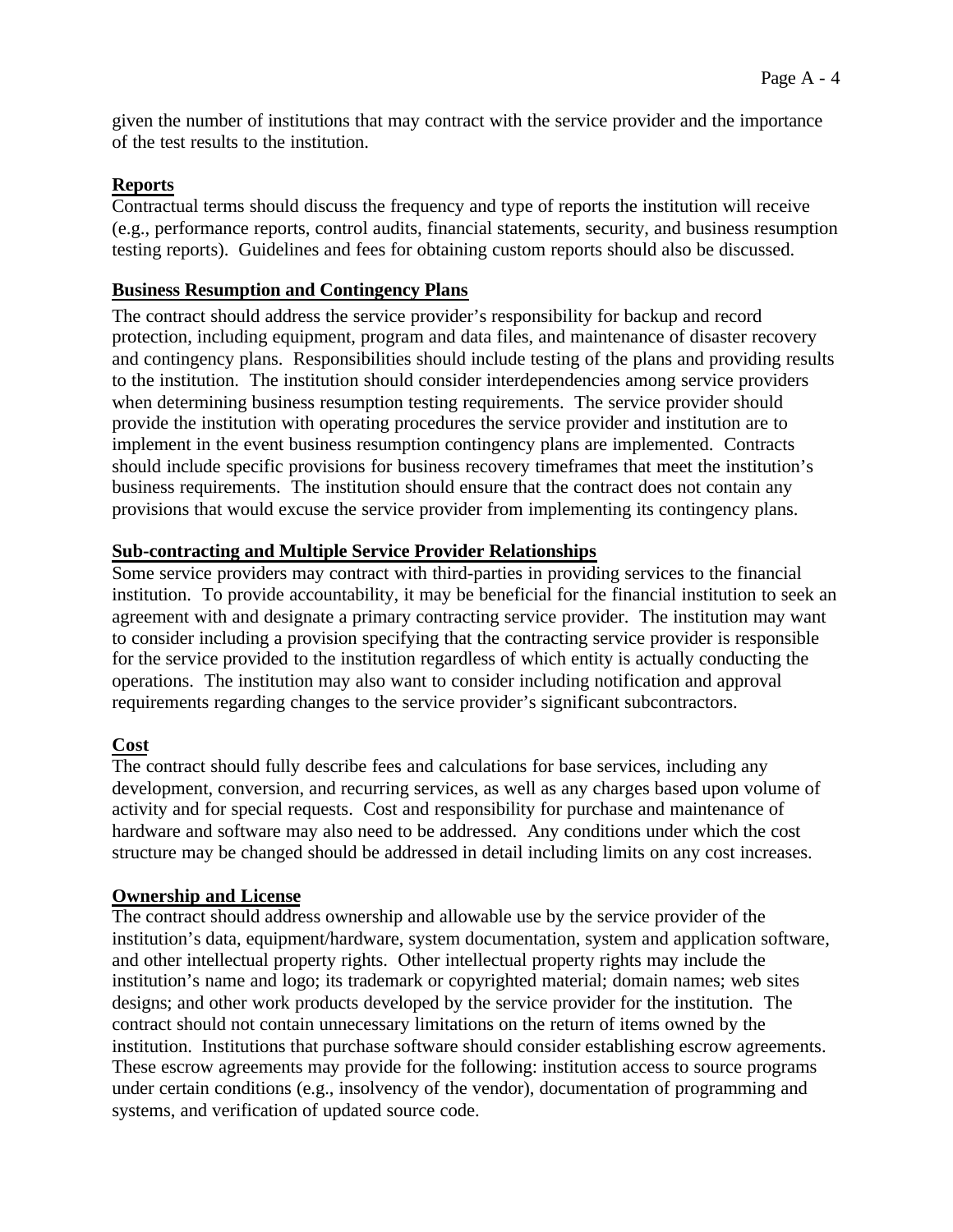## **Duration**

Institutions should consider the type of technology and current state of the industry when negotiating the appropriate length of the contract and its renewal periods. While there can be benefits to long-term technology contracts, certain technologies may be subject to rapid change and a shorter-term contract may prove beneficial. Similarly, institutions should consider the appropriate length of time required to notify the service provider of the institutions' intent not to renew the contract prior to expiration. Institutions should consider coordinating the expiration dates of contracts for inter-related services (e.g., web site, telecommunications, programming, network support) so that they coincide, where practical. Such coordination can minimize the risk of terminating a contract early and incurring penalties as a result of necessary termination of another related service contract.

## **Dispute Resolution**

The institution should consider including in the contract a provision for a dispute resolution process that attempts to resolve problems in an expeditious manner as well as provide for continuation of services during the dispute resolution period.

#### **Indemnification**

Indemnification provisions generally require the financial institution to hold the service provider harmless from liability for the negligence of the institution, and vice versa. These provisions should be reviewed to reduce the likelihood of potential situations in which the institution may be liable for claims arising as a result of the negligence of the service provider.

#### **Limitation of Liability**

Some service provider standard contracts may contain clauses limiting the amount of liability that can be incurred by the service provider. If the institution is considering such a contract, consideration should be given to whether the damage limitation bears an adequate relationship to the amount of loss the financial institution might reasonably experience as a result of the service provider's failure to perform its obligations.

## **Termination**

The extent and flexibility of termination rights sought can vary depending upon the service. Contracts for technologies subject to rapid change, for example, may benefit from greater flexibility in termination rights. Termination rights may be sought for a variety of conditions including change in control (e.g., acquisitions and mergers), convenience, substantial increase in cost, repeated failure to meet service levels, failure to provide critical services, bankruptcy, company closure, and insolvency.

Institution management should consider whether or not the contract permits the institution to terminate the contract in a timely manner and without prohibitive expense (e.g., reasonableness of cost or penalty provisions). The contract should state termination and notification requirements with time frames to allow the orderly conversion to another provider. The contract must provide for return of the institution's data, as well as other institution resources, in a timely manner and in machine readable format. Any costs associated with transition assistance should be clearly stated.

## **Assignment**

The institution should consider contract provisions that prohibit assignment of the contract to a third party without the institution's consent, including changes to subcontractors.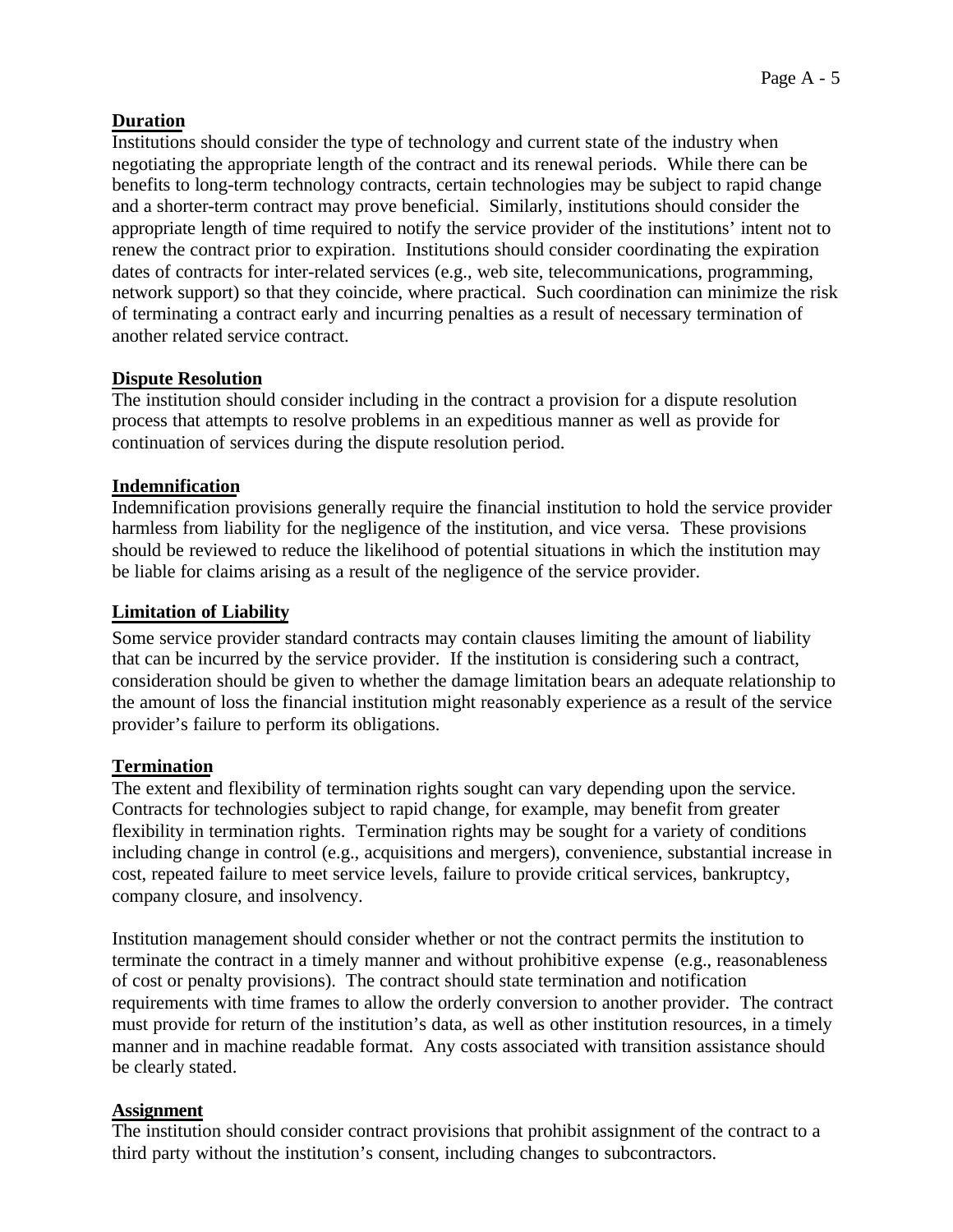# **Oversight of Service Provider**

Some of the oversight activities management should consider in administering the service provider relationship are categorized and listed below. The degree of oversight activities will vary depending upon the nature of the services outsourced. Institutions should consider the extent to which the service provider conducts similar oversight activities for any of its significant supporting agents (i.e., subcontractors, support vendors, and other parties) and the extent to which the institution may need to perform oversight activities on the service provider's significant supporting agents.

# **Monitor Financial Condition and Operations**

- Evaluate the service provider's financial condition periodically.
- Ensure that the service provider's financial obligations to subcontractors are being met in a timely manner.
- Review audit reports (e.g., SAS 70 reviews, security reviews) as well as regulatory examination reports if available, and evaluate the adequacy of the service providers' systems and controls including resource availability, security, integrity, and confidentiality.<sup>6</sup>
- Follow up on any deficiencies noted in the audits and reviews of the service provider.
- Periodically review the service provider's policies relating to internal controls, security, systems development and maintenance, and back up and contingency planning to ensure they meet the institution's minimum guidelines, contract requirements, and are consistent with the current market and technological environment.
- Review access control reports for suspicious activity.
- Monitor changes in key service provider project personnel allocated to the institution.
- Review and monitor the service provider's insurance policies for effective coverage.
- Perform on-site inspections in conjunction with some of the reviews performed above, where practicable and necessary.
- Sponsor coordinated audits and reviews with other client institutions.

# **Assess Quality of Service and Support**

 $\overline{a}$ 

- Regularly review reports documenting the service provider's performance. Determine if the reports are accurate and allow for a meaningful assessment of the service provider's performance.
- Document and follow up on any problem in service in a timely manner. Assess service provider plans to enhance service levels.
- Review system update procedures to ensure appropriate change controls are in effect, and ensure authorization is established for significant system changes.
- Evaluate the provider's ability to support and enhance the institution's strategic direction including anticipated business development goals and objectives, service delivery requirements, and technology initiatives.
- Determine adequacy of training provided to financial institution employees.
- Review customer complaints on the products and services provided by the service provider.
- Periodically meet with contract parties to discuss performance and operational issues.

<sup>&</sup>lt;sup>6</sup> Some services provided to insured depository institutions by service providers are examined by the FFIEC member agencies. Regulatory examination reports, which are only available to clients/customers of the service provider, may contain information regarding a service provider's operations. However, regulatory reports are not a substitute for a financial institution's due diligence in oversight of the service provider.